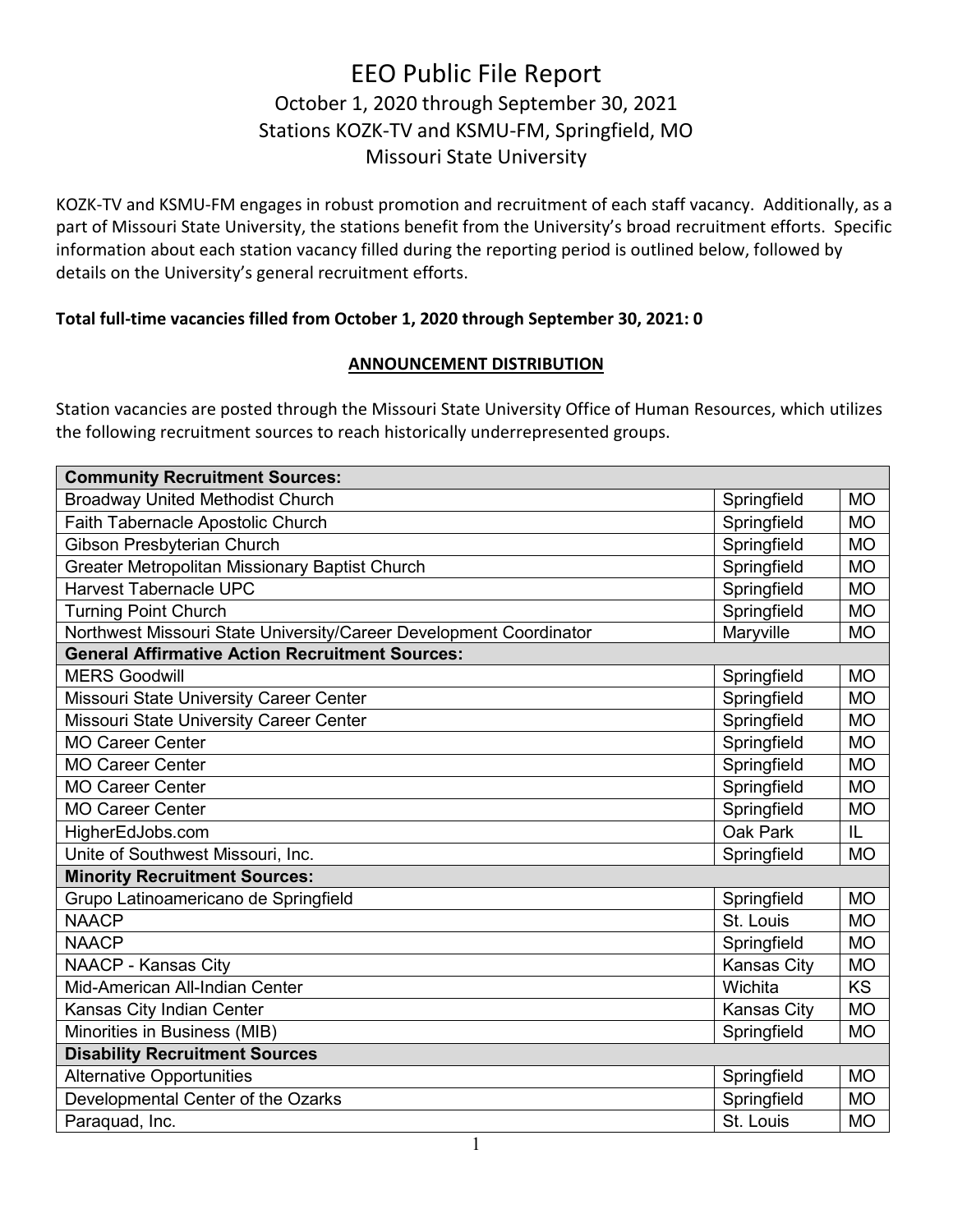| <b>MO Workforce Development Centers</b>                                                         | Independence       | <b>MO</b> |  |
|-------------------------------------------------------------------------------------------------|--------------------|-----------|--|
| Joplin Vocational Rehabilitation                                                                | Joplin             | <b>MO</b> |  |
| Springfield North Vocational Rehabilitation                                                     | Springfield        | <b>MO</b> |  |
| <b>Empower Abilities</b>                                                                        | Springfield        | <b>MO</b> |  |
| Springfield South Vocational Rehabilitation                                                     | Springfield        | <b>MO</b> |  |
| State of Missouri Department of Elementary and Secondary Education Vocational<br>Rehabilitation | Jefferson City     | <b>MO</b> |  |
| <b>Ozark Independent Living</b>                                                                 | <b>West Plains</b> | <b>MO</b> |  |
| <b>Veterans Recruitment Sources:</b>                                                            |                    |           |  |
| <b>US Army Reserve</b>                                                                          | Springfield        | <b>MO</b> |  |
| US Air Force Recruiting Center                                                                  | Springfield        | <b>MO</b> |  |
| Department of Veterans Affairs                                                                  | <b>Kansas City</b> | <b>MO</b> |  |
| Kansas City Veteran Center                                                                      | <b>Kansas City</b> | <b>MO</b> |  |
| Springfield Veteran Center                                                                      | Springfield        | <b>MO</b> |  |
| University of Missouri Veteran Center                                                           | Columbia           | <b>MO</b> |  |
| Columbia Veteran Center                                                                         |                    |           |  |
| St. Louis Veteran Center                                                                        | <b>Creve Coeur</b> | <b>MO</b> |  |
| VA St. Louis Regional Office                                                                    | St. Louis          | <b>MO</b> |  |
| <b>Missouri State University</b><br><b>Veteran Student Services</b>                             | Springfield        | <b>MO</b> |  |
| Missouri Army National Guard                                                                    | Jefferson City     | <b>MO</b> |  |
| <b>Air National Guard</b>                                                                       | St. Joseph         | <b>MO</b> |  |
| MO Career Center, Ft. Leonard Wood, MO                                                          |                    |           |  |
| Scott Air Force Base                                                                            | <b>Scott AFB</b>   | IL        |  |
| <b>Other Recruitment Sources:</b>                                                               |                    |           |  |
| Missouri State University, West Plains Business Office                                          | <b>West Plains</b> | <b>MO</b> |  |
| <b>Price Cutter</b>                                                                             | <b>Fair Grove</b>  | <b>MO</b> |  |

Additionally, the following organizations have requested notice of all job vacancies at KSMU-FM and KOZK-TV. These organizations are notified of each station vacancy via the email address they provided at the time of their request.

- MERS Goodwill Career Center
- Missouri Department of Elementary & Secondary Education Vocational Rehabilitation
- Preferred Family Healthcare Employment Services
- Drury University Career Planning & Development

# **SUPPLEMENTAL OUTREACH INITIATIVES October 1, 2020 through September 30, 2021**

**Initiative One:** Execution of an internship program designed to assist members of the community to acquire skills needed for broadcast employment.

**Date(s):** Fall Semester 2020; Spring Semester 2021; Summer Semester 2021

**Description and Scope of Involvement**: In cooperation with area colleges and universities, KSMU-FM and KOZK-TV provide paid internships to students interested in careers in the media industry. Students gain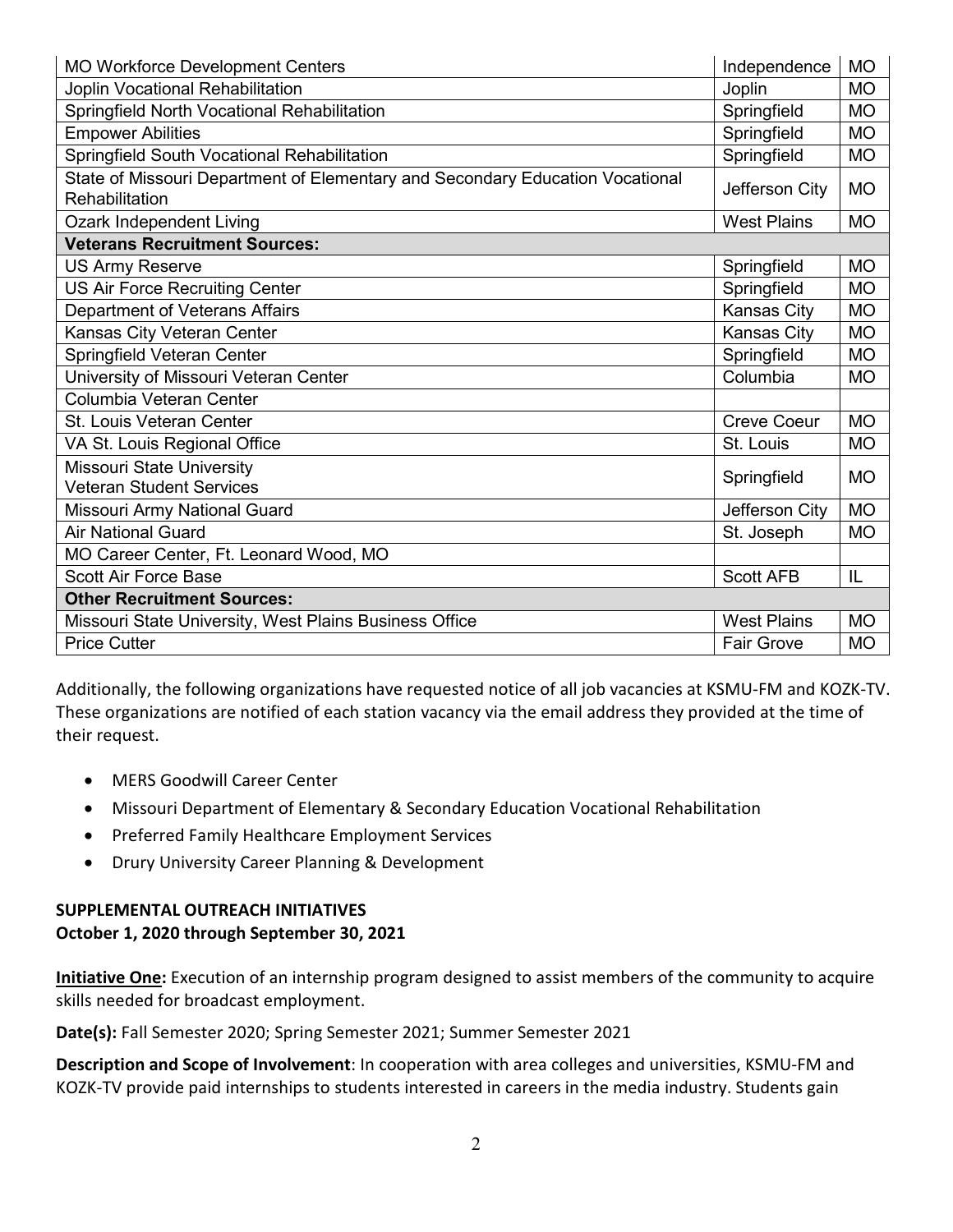practical experience while earning college credit. Students have the opportunity to work in the areas of production/programming, engineering, fundraising, and business operations.

# **Personnel Involved:**

Rachel Knight, General Manager, Radio & TV Jennifer Moore, Director of News & Content Coordinator, Radio Sue Robinson, Director of Community Support, Radio & TV Melissa Rea, Outreach Coordinator, Radio & TV

## **Interns Included:**

 $FA20 - 1$ SP21 – **2**   $SU21 - 5$ 

**Initiative Two:** Hosting of at least one job fair.

# **Date:** September 23, 2021

**Description and Scope of Involvement:** KSMU-FM and KOZK-TV hosted a virtual job fair at our studios. Virtual tours were provided to interested students and staff spent one-on-one time with students, answering questions about careers in the media industry in general and opportunities at KSMU-FM and KOZK-TV specifically. Staff members were available to review resumes and offer job search advice to students.

# **Personnel Involved:**

Melissa Rea, Outreach Coordinator, Radio & TV Sue Robinson, Director of Community Support, Radio & TV Rachel Knight, General Manager, Radio & TV Mike Smith, Producer, Radio Lori Street, Membership Manager, Radio & TV Jamie Henline, Assistant Membership Manager, Radio & TV Brad Meyer, Master Control Supervisor, TV Phil Case, Information Technologies, TV Brent Moore, Chief Engineer, TV Brent Slane, Distributed User Support Specialist, TV

**Initiative Three**: Participation in at least four events or programs sponsored by educational institutions relating to career opportunities in broadcasting.

# **Events:**

- September 8, 2020 December 11, 2020: Missouri State University Bear POWER (Promoting Opportunities for Work, Education and Resilience) Internship Program
- October 1, 2020 September 30, 2021: Missouri State University Department of Media, Journalism, and Film Internship Program
- October 30, 2020: Missouri State University Mock Interviews
- May 5, 2021: Ozarks Technical Community College Outdoor Job Fair
- June 21, 2021 December 31, 2021: Ozarks Technical Community College Internship Program

## **Description and Scope of Involvement:**

A station representative answered questions regarding job opportunities available at the station, distributed